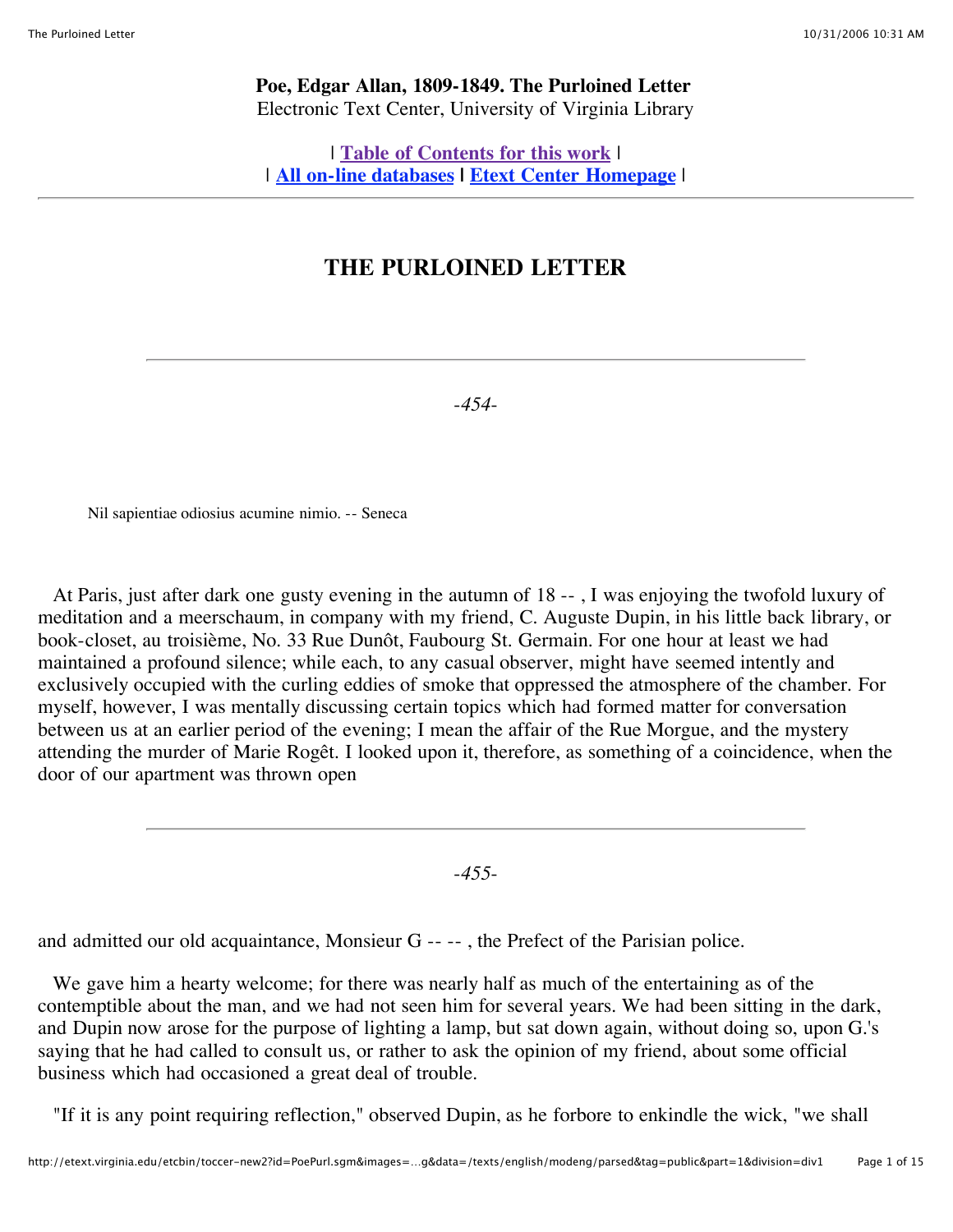examine it to better purpose in the dark."

 "That is another one of your odd notions," said the Prefect, who had the fashion of calling everything "odd" that was beyond his comprehension, and thus lived amid an absolute legion of "oddities."

"Very true," said Dupin, as he supplied his visitor with a pipe, and rolled toward him a comfortable chair.

"And what is the difficulty now?" I asked. "Nothing more in the assassination way I hope?"

 "Oh, no; nothing of that nature. The fact is, the business is very simple indeed, and I make no doubt that we can manage it sufficiently well ourselves; but then I thought Dupin would like to hear the details of it because it is so excessively odd."

"Simple and odd," said Dupin.

 "Why, yes; and not exactly that either. The fact is, we have all been a good deal puzzled because the affair is so simple, and yet baffles us altogether."

"Perhaps it is the very simplicity of the thing which puts you at fault," said my friend.

"What nonsense you do talk!" replied the Prefect, laughing heartily.

"Perhaps the mystery is a little too plain," said Dupin.

"Oh, good heavens! who ever heard of such an idea?"

"A little too self-evident."

"Ha! ha! ha! -- ha! ha! ha! -- ho! ho! ho!" roared our visitor, profoundly amused, "oh, Dupin, you will be the death of me yet!"

"And what, after all, is the matter on hand?" I asked.

 "Why, I will tell you," replied the Prefect, as he gave a long, steady, and contemplative puff, and settled himself in his chair. "I will tell you in a few words; but, before I begin, let me

-*456*-

caution you that this is an affair demanding the greatest secrecy, and that I should most probably lose the position I now hold, were it known that I confided it to any one."

"Proceed," said I.

"Or not," said Dupin.

"Well, then; I have received personal information, from a very high quarter, that a certain document of the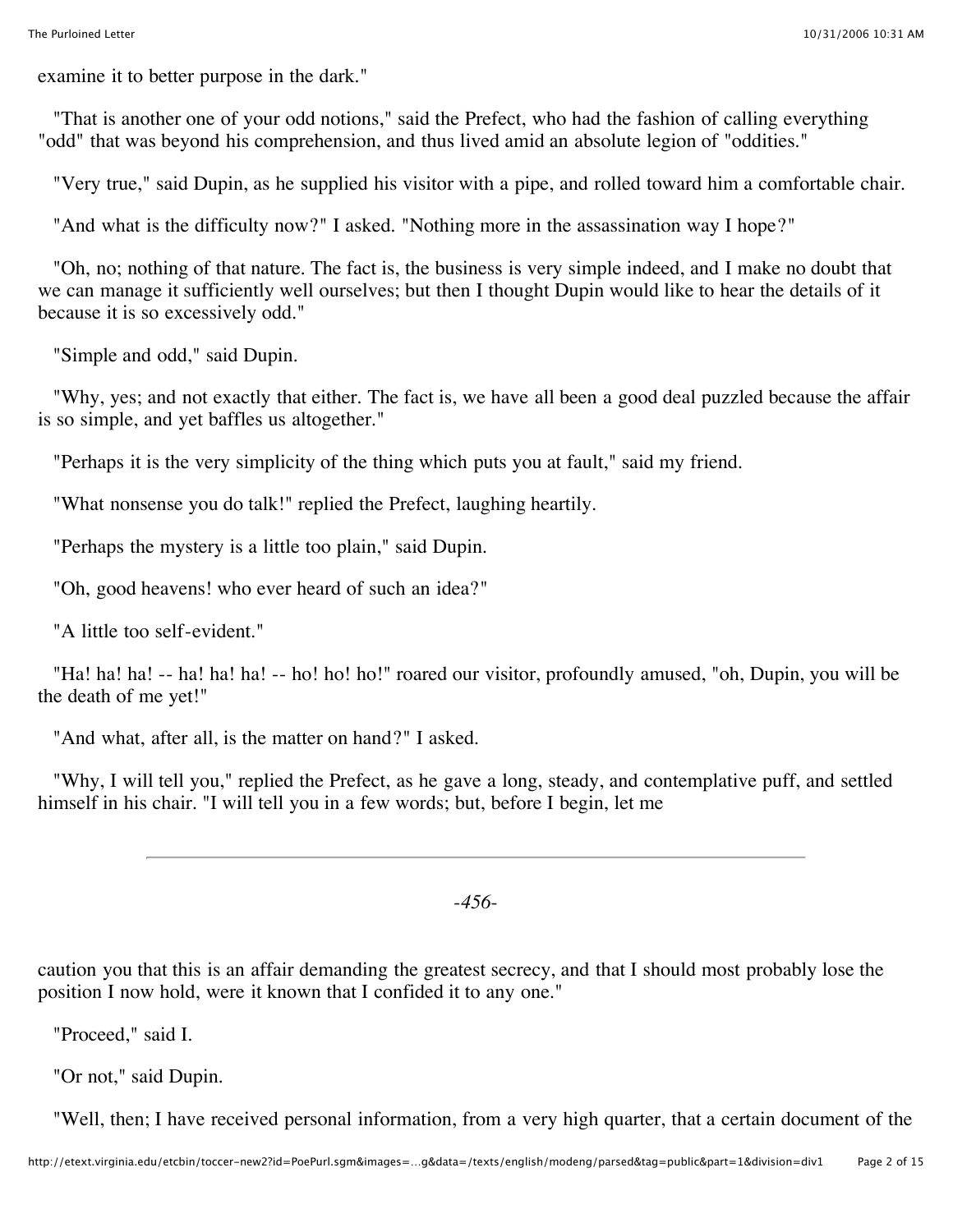last importance has been purloined from the royal apartments. The individual who purloined it is known; that beyond a doubt; he was seen to take it. It is known, also, that it still remains in his possession."

"How is this known?" asked Dupin.

 "It is clearly inferred," replied the Prefect, "from the nature of the document, and from the non-appearance of certain results which would at once arise from its passing out of the robber's possession -- that is to say, from his employing it as he must design in the end to employ it."

"Be a little more explicit," I said.

 "Well, I may venture so far as to say that the paper gives its holder a certain power in a certain quarter where such power is immensely valuable." The Prefect was fond of the cant of diplomacy.

"Still I do not quite understand," said Dupin.

 "No? Well; the disclosure of the document to a third person, who shall be nameless, would bring in question the honor of a personage of most exalted station; and this fact gives the holder of the document an ascendancy over the illustrious personage whose honor and peace are so jeopardized."

 "But this ascendancy," I interposed, "would depend upon the robber's knowledge of the loser's knowledge of the robber. Who would dare -- "

"The thief," said G., "is the Minister  $D - - -$ , who dares all things, those unbecoming as well as those becoming a man. The method of the theft was not less ingenious than bold. The document in question -- a letter, to be frank -- had been received by the personage robbed while alone in the royal boudoir. During its perusal she was suddenly interrupted by the entrance of the other exalted personage from whom especially it was her wish to conceal it. After a hurried and vain endeavor to thrust it in a drawer, she was forced to place it, open it was, upon a table. The address, however, was uppermost, and, the contents thus unexposed, the letter escaped notice. At this juncture enters the Minister  $\overrightarrow{D}$  ----. His lynx eye immediately

-*457*-

perceives the paper, recognizes the handwriting of the address, observes the confusion of the personage addressed, and fathoms her secret. After some business transactions, hurried through in his ordinary manner, he produces a letter somewhat similar to the one in question, opens it, pretends to read it, and then places it in close juxtaposition to the other. Again he converses, for some fifteen minutes, upon the public affairs. At length, in taking leave, he takes also from the table the letter to which he has no claim. Its rightful owner saw, but, of course, dared not call attention to the act, in the presence of the third person who stood at her elbow. The minister decamped; leaving his own letter -- of no importance -- upon the table."

"Here, then," said Dupin to me, "you have precisely what you demand to make the ascendancy complete -the robber's knowledge of the loser's knowledge of the robber."

"Yes," replied the Prefect; "and the power thus attained has, for some months past, been wielded, for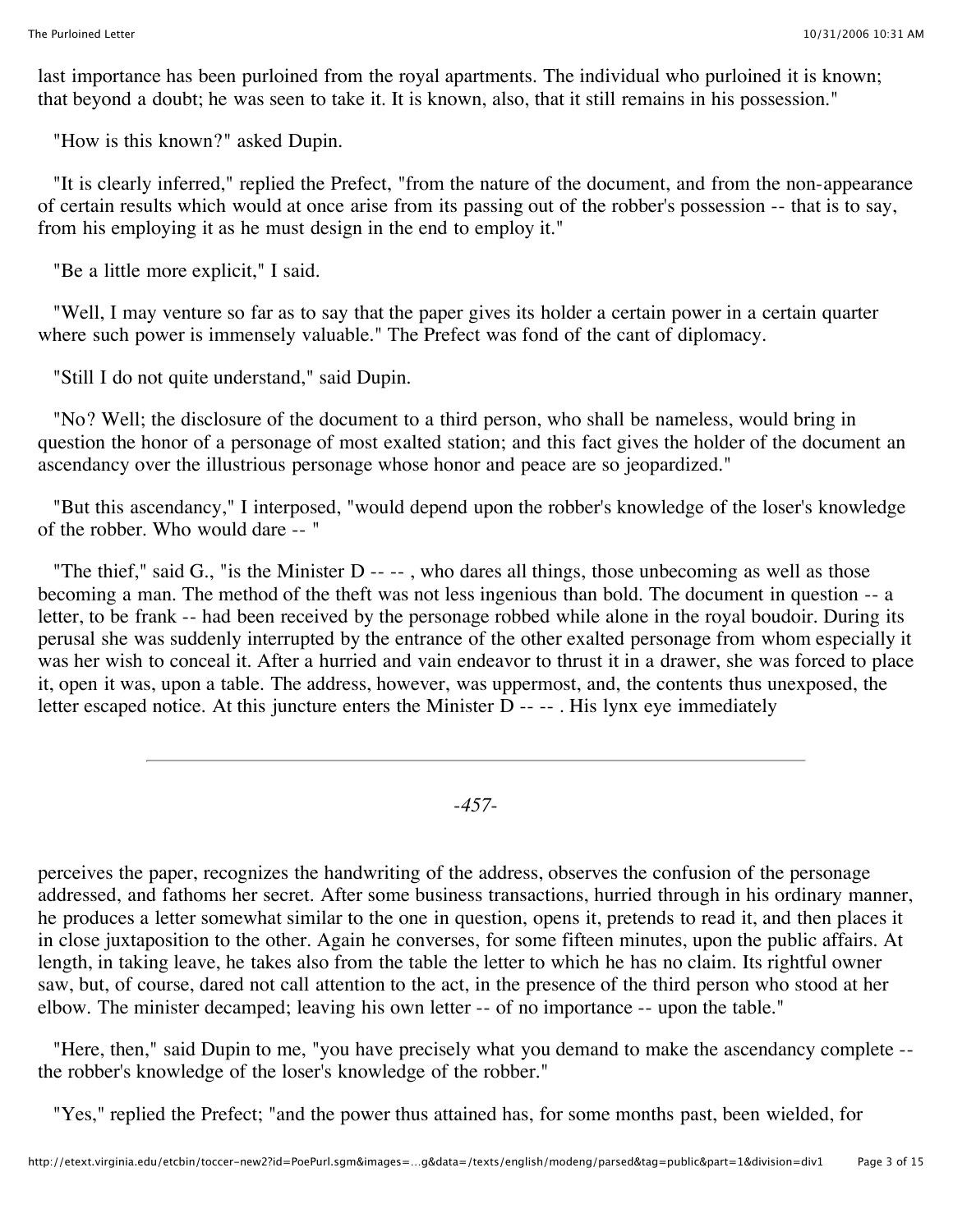political purposes, to a very dangerous extent. The personage robbed is more thoroughly convinced, every day, of the necessity of reclaiming her letter. But this, of course, cannot be done openly. In fine, driven to despair, she has committed the matter to me."

 "Than whom," said Dupin, amid a perfect whirlwind of smoke, "no more sagacious agent could, I suppose, be desired, or even imagined."

 "You flatter me," replied the Prefect; "but it is possible that some such opinion may have been entertained."

 "It is clear," said I, "as you observe, that the letter is still in the possession of the minister; since it is this possession, and not any employment of the letter, which bestows the power. With the employment the power departs."

 "True," said G.; "and upon this conviction I proceeded. My first care was to make a thorough search of the minister's hotel; and here my chief embarrassment lay in the necessity of searching without his knowledge. Beyond all things, I have been warned of the danger which would result from giving him reason to suspect our design."

 "But," said I, "you are quite au fait in these investigations. The parisian police have done this thing often before."

 "Oh, yes; and for this reason I did not despair. The habits of the minister gave me, too, a great advantage. He is frequently absent from home all night. His servants are no means numerous. They sleep at a distance from their master's apartment, and, being chiefly Neapolitans, are readily made

-*458*-

drunk. I have keys, as you know, with which I can open any chamber or cabinet in Paris. For three months a night has not passed, during the greater part of which I have not been engaged, personally, in ransacking the D -- -- Hotel. My honor is interested, and, to mention a great secret, the reward is enormous. So I did not abandon the search until I had become fully satisfied that the thief is a more astute man than myself. I fancy that I have investigated every nook and corner of the premises in which it is possible that the paper can be concealed."

 "But is it not possible," I suggested, "that although the letter may be in possession of the minister, as it unquestionably is, he may have concealed it elsewhere than upon his own premises?"

 "This is barely possible," said Dupin. "The present peculiar condition of affairs at court, and especially of those intrigues in which D -- -- is known to be involved, would render the instant availability of the document -- its susceptibility of being produced at a moments notice -- a point of nearly equal importance with its possession."

"Its susceptibility of being produced?" said I.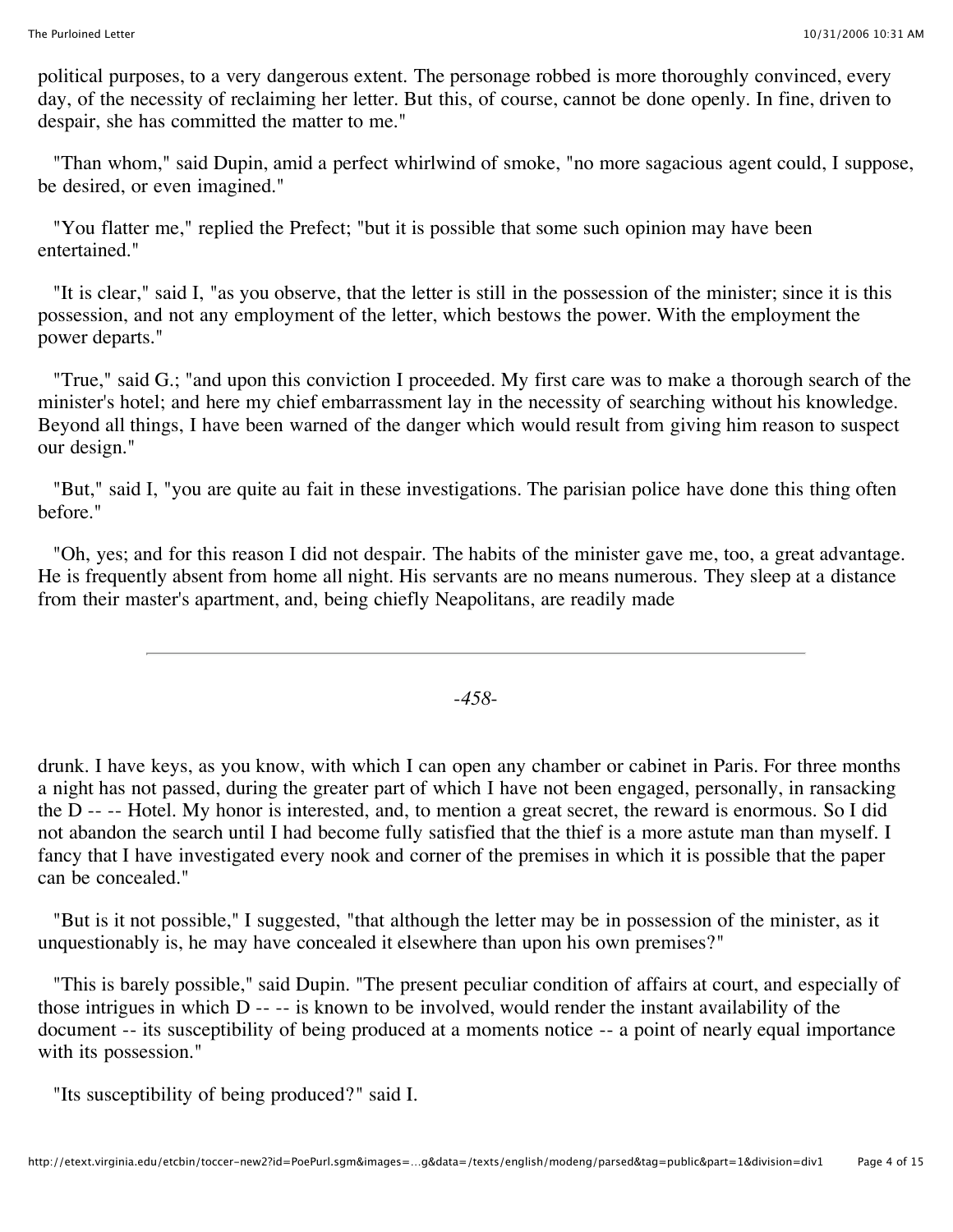"That is to say, of being destroyed," said Dupin.

 "True," I observed; "the paper is clearly then upon the premises. As for its being upon the person of the minister, we may consider that as out of the question."

 "Entirely," said the Prefect. "He has been twice waylaid, as if by footpads, and his person rigidly searched for my own inspection."

 "You might have spared yourself this trouble," said Dupin. "D -- -- , I presume, is not altogether a fool, and, if not, must have anticipated these waylayings, as a matter of course."

"Not altogether a fool," said G., "but then he is a poet, which I take to be only one removed from a fool."

 "True," said Dupin, after a long and thoughtful whiff from his meerschaum, "although I have been guilty of certain doggerel myself."

"Suppose you detail," said I, "the particulars of your search."

 "Why, the fact is, we took our time, and we searched everywhere. I have had long experience in these affairs. I took the entire building, room by room; devoting the nights of a whole week to each. We examined, first the furniture of each apartment. We opened every possible drawer; and I presume you

-*459*-

know that, to a properly trained police-agent, such a thing as a 'secret' drawer is impossible. Any man is a dolt who permits a 'secret' drawer to escape him in a search of this kind. The thing is so plain. There is a certain amount of bulk -- of space -- to be accounted for in every cabinet. Then we have accurate rules. The fiftieth part of a line could not escape us. After the cabinets we took the chairs. The cushions we probed with the fine ling needles you have seen me employ. From the tables we removed the tops."

"Why so?"

 "Sometimes the top of a table, or other similarly arranged piece of furniture, is removed by the person wishing to conceal an article; then the leg is excavated, the article deposited within the cavity, and the top replaced. The bottoms and tops of bedposts are employed in the same way."

"But could not the cavity be detected by sounding?" I asked.

 "By no means, if, when the article is deposited, a sufficient wadding of cotton be placed around it. Besides, in our case, we were obliged to proceed without noise."

 "But you could not have removed -- you could not have taken to pieces all articles of furniture in which it would have been possible to make a deposit in the manner you mention. A letter may be compressed into a thin spiral roll, not differing much in shape or bulk from a large knitting-needle, and in this form it might be inserted into the rung of a chair, for example. You did not take to pieces all the chairs?"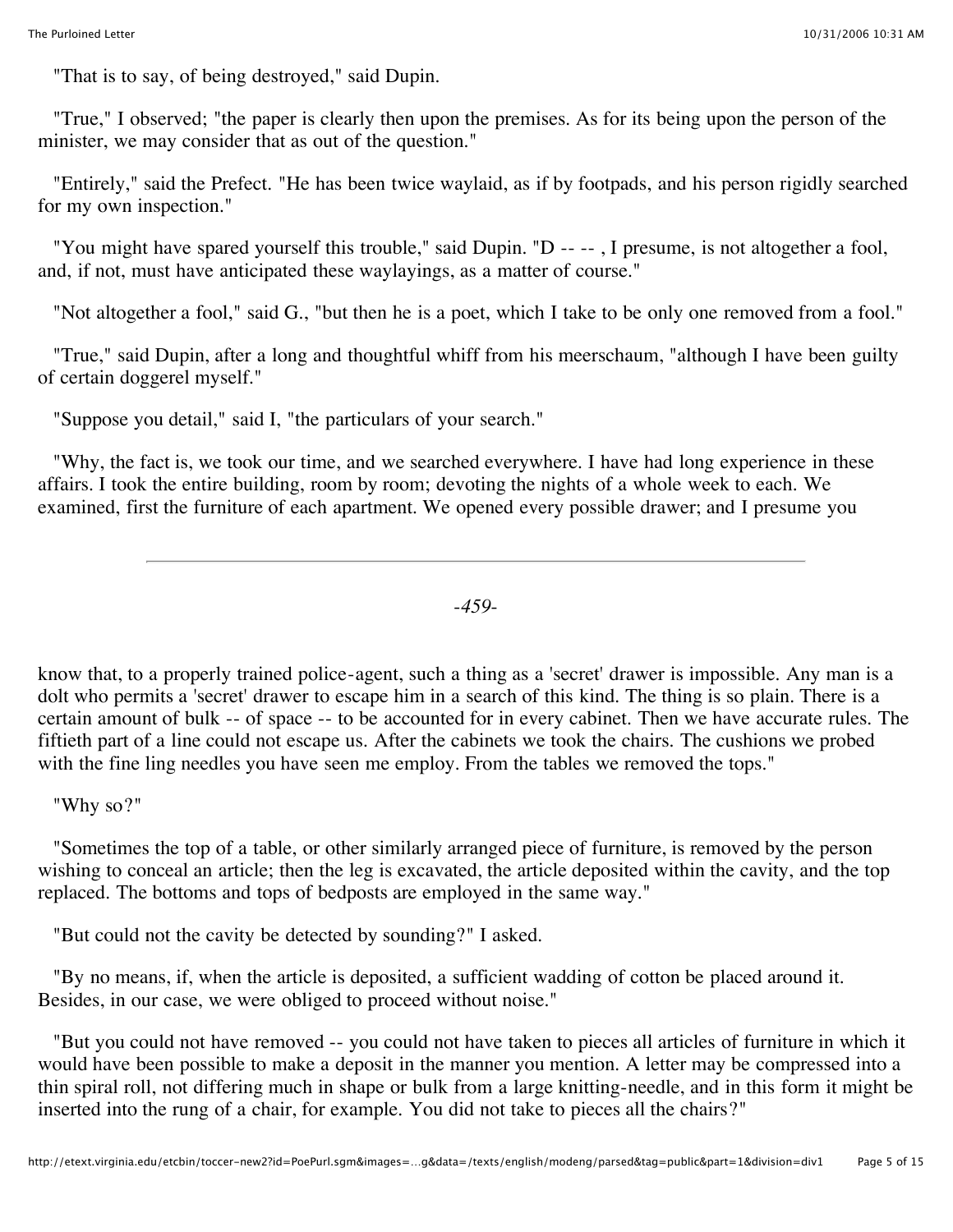"Certainly not; but we did better -- we examined the rungs of every chair in the hotel, and, indeed, the jointings of every description of furniture, by the aid of a most powerful microscope. Had there been any traces of recent disturbance we should not have failed to detect it instantly. A single grain of gimlet-dust, for example, would have been as obvious as an apple. Any disorder in the gluing -- any unusual gap in the joints -- would have sufficed to insure detection."

 "I presume you looked to the mirrors, between the boards and the plates, and you probed the beds and the bedclothes, as well as the curtains and carpets."

 "That of course; and when we had absolutely completed every particle of the furniture in this way, then we examined the house itself. We divided its entire surface into compartments, which we numbered, so that none might be missed; then we scrutinized each individual square inch throughout the premises,

-*460*-

including the two houses immediately adjoining, with the microscope, as before."

"The two houses adjoining!" I exclaimed; "you must have had a great deal of trouble."

"We had; but the reward offered is prodigious."

"You included the grounds about the houses?"

 "All the grounds are paved with brick. They give us comparatively little trouble. We examined the moss between the bricks, and found it undisturbed."

"You looked among D -- -- 's papers, of course, and into the books of the library?"

 "Certainly; we opened every package and parcel; we not only opened every book, but we turned over every leaf in each volume, not contenting ourselves with a mere shake, according to the fashion of some of our police officers. We also measured the thickness of every book-cover, with the most accurate admeasurement, and applied to each the most jealous scrutiny of the microscope. Had any of the bindings been recently meddled with, it would have been utterly impossible that the fact should have escaped observation. Some five or six volumes, just from the hands of the binder, we carefully probed, longitudinally, with the needles."

"You explored the floors beneath the carpets?"

"Beyond doubt. We removed every carpet, and examined the boards with the microscope."

"And the paper on the walls?"

"Yes."

"You looked into the cellars?"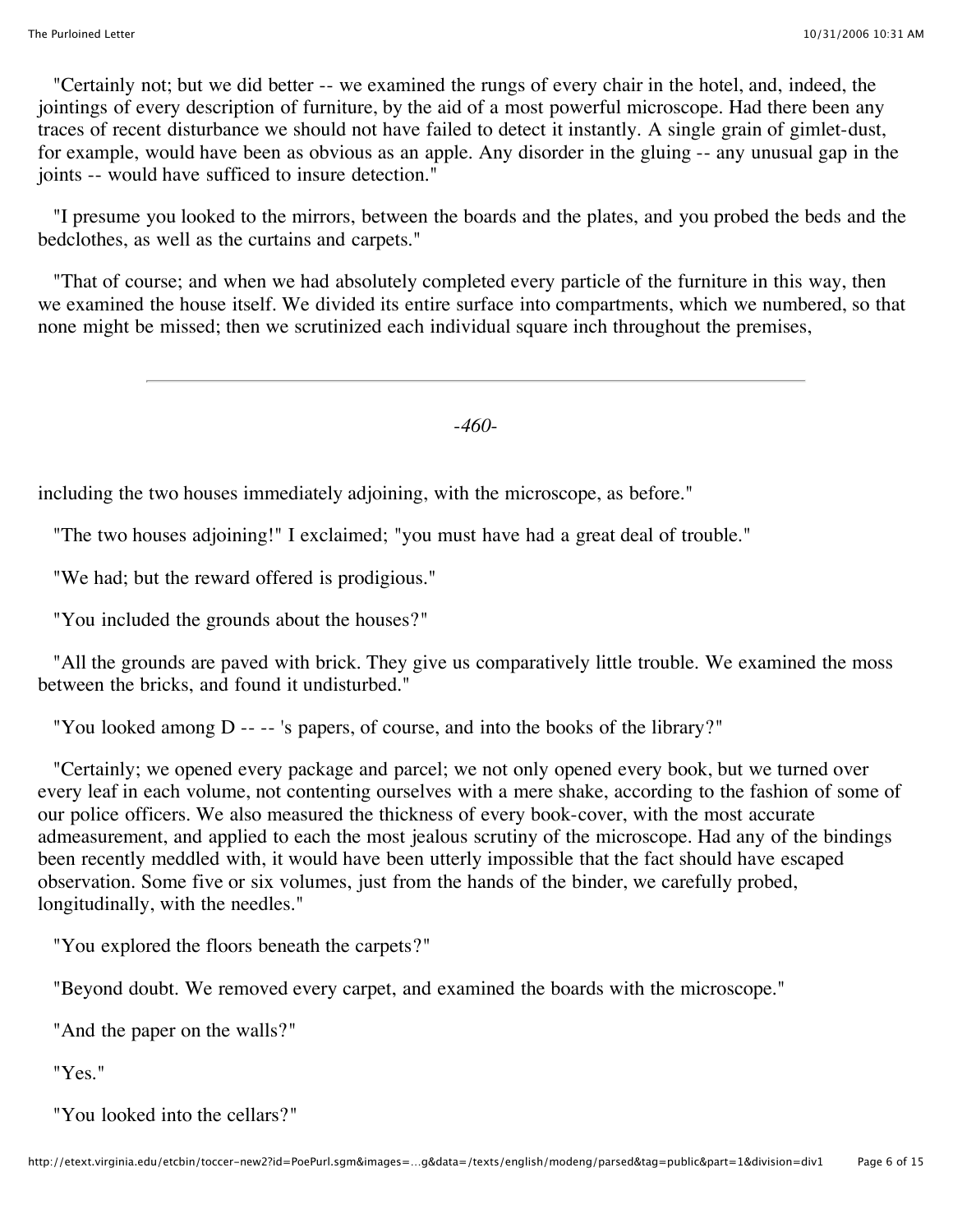"We did."

 "Then," I said, "you have been making a miscalculation, and the letter is not upon the premises, as you suppose."

"I fear you are right there," said the Prefect. "And now, Dupin, what would you advise me to do?"

"To make a thorough research of the premises."

"That is absolutely needless," replied  $G - - -$ . "I am not more sure that I breathe than I am that the letter is not at the hotel."

 "I have no better advice to give you," said Dupin. "You have, of course, an accurate description of the letter?"

 "Oh, yes!" -- And here the Prefect, producing a memorandum-book, proceeded to read aloud a minute account of the internal, and especially of the external, appearance of the missing document. Soon after finishing the perusal of this description, he

-*461*-

took his departure, more entirely depressed in spirits than I have ever known the good gentleman before.

 In about a month afterward he paid another visit, and found us occupied very nearly as before. He took a pipe and a chair and entered into some ordinary conversation. At length I said:

 "Well, but G., what of the purloined letter? I presume you have at last made up your mind that there is no such thing as overreaching the Minister?"

 "Confound him, say I -- yes; I made the re-examination, however, as Dupin suggested -- but it was all labor lost, as I knew it would be."

"How much was the reward offered, did you say?" asked Dupin.

 "Why, a very great deal -- a very liberal reward -- I don't like to say how much precisely; but one thing I will say, that I wouldn't mind giving my individual check for fifty thousand francs to any one who could obtain me that letter. The fact is, it is becoming of more and more importance every day; and the reward has been lately doubled. If it were trebled, however, I could do no more than I have done."

 "Why, yes," said Dupin, drawlingly, between the whiffs of his meerschaum, "I really -- think, G., you have not exerted yourself -- to the utmost in the matter. You might -- do a little more, I think, eh?"

"How? -- in what way?"

"Why -- puff, puff -- you might -- puff, puff -- employ counsel in the matter, eh? -- puff, puff, puff. Do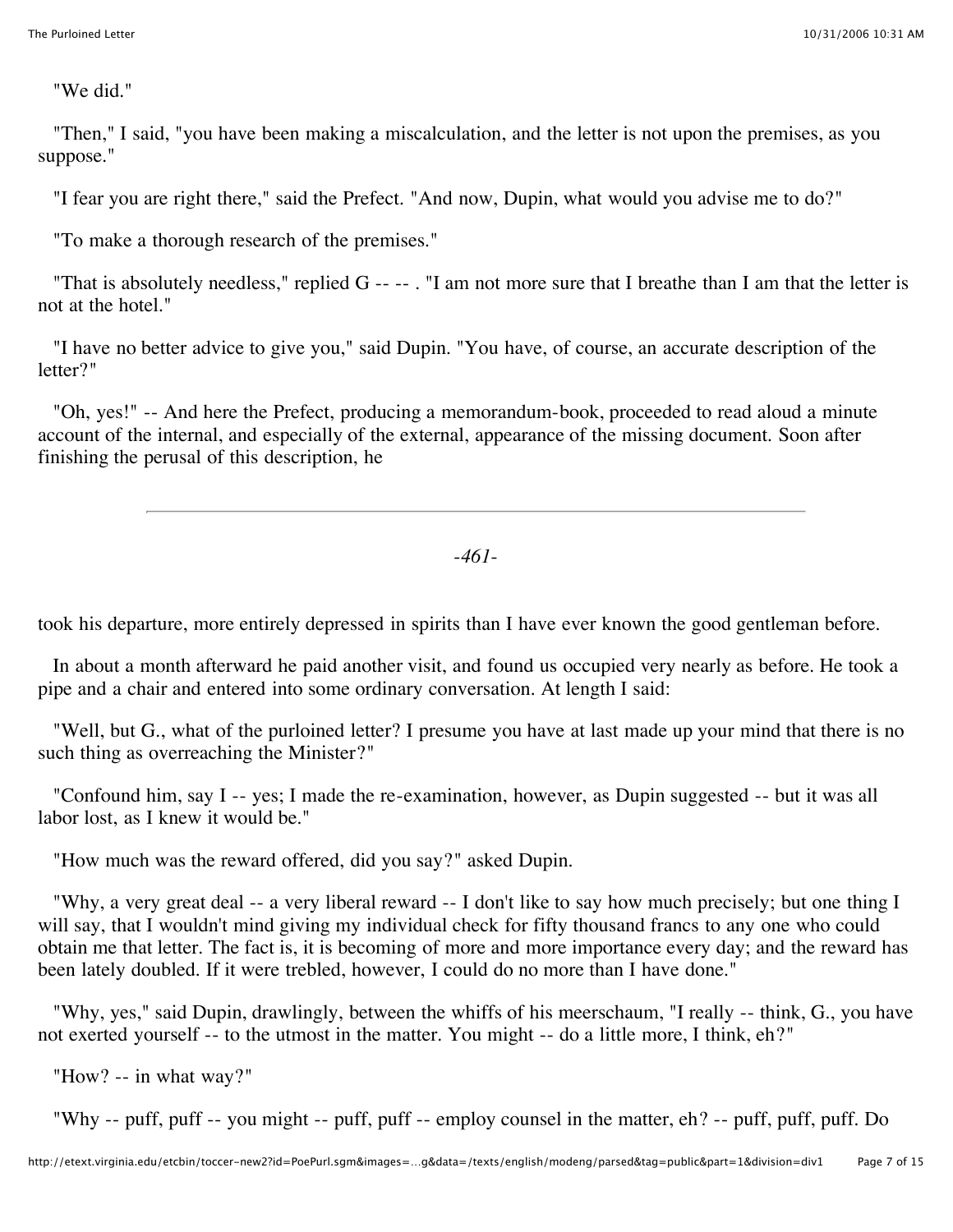you remember the story they tell of Abernethy?"

"No; hang Abernethy!"

 "To be sure! hang him and welcome. But, once upon a time, a certain rich miser conceived the design of spunging upon this Abernethy for a medical opinion. Getting up, for this purpose, an ordinary conversation in a private company, he insinuated his case to the physician, as that of an imaginary individual.

 "'We will suppose,' said the miser, 'that his symptoms are such and such; now, doctor, what would you have directed him to take?'

"'Take!' said Abernethy, 'why, take advice, to be sure.'"

 "But," said the Prefect, a little discomposed, "I am perfectly willing to take advice, and to pay for it. I would really give fifty thousand francs to any one who would aid me in the matter."

-*462*-

 "In that case," replied Dupin, opening a drawer, and producing a check-book, "you may as well fill me up a check for the amount mentioned. When you have signed it, I will hand you the letter."

 I was astonished. The Prefect appeared absolutely thunder-stricken. For some minutes he remained speechless and motionless, looking incredulously at my friend with open mouth, and eyes that seemed startling from their sockets; then apparently recovering himself in some measure, he seized a pen, and after several pauses and vacant stares, finally filled up and signed a check for fifty thousand francs, and handed it across the table to Dupin. The latter examined it carefully and deposited it in his pocket-book; then, unlocking an escritoire, took thence a letter and gave it to the Prefect. This functionary grasped it in a perfect agony of joy, opened it with a trembling hand, cast a rapid glance at its contents, and then, scrambling and struggling to the door, rushed at length unceremoniously from the room and from the house, without having uttered a syllable since Dupin had requested him to fill up the check.

When he had gone, my friend entered into some explanations.

 "The Parisian police," he said, "are exceedingly able in their way. They are persevering, ingenious, cunning, and thoroughly versed in the knowledge which their duties seem chiefly to demand. Thus, when G -- -- detailed to us his mode of searching the premises at the Hotel D -- --, I felt entire confidence in his having made a satisfactory investigation -- so far as his labors extended."

"So far as his labors extended?" said I.

 "Yes," said Dupin. "The measures adopted were not only the best of their kind, but carried out to absolute perfection. Had the letter been deposited within the range of their search, these fellows would, beyond a question, have found it."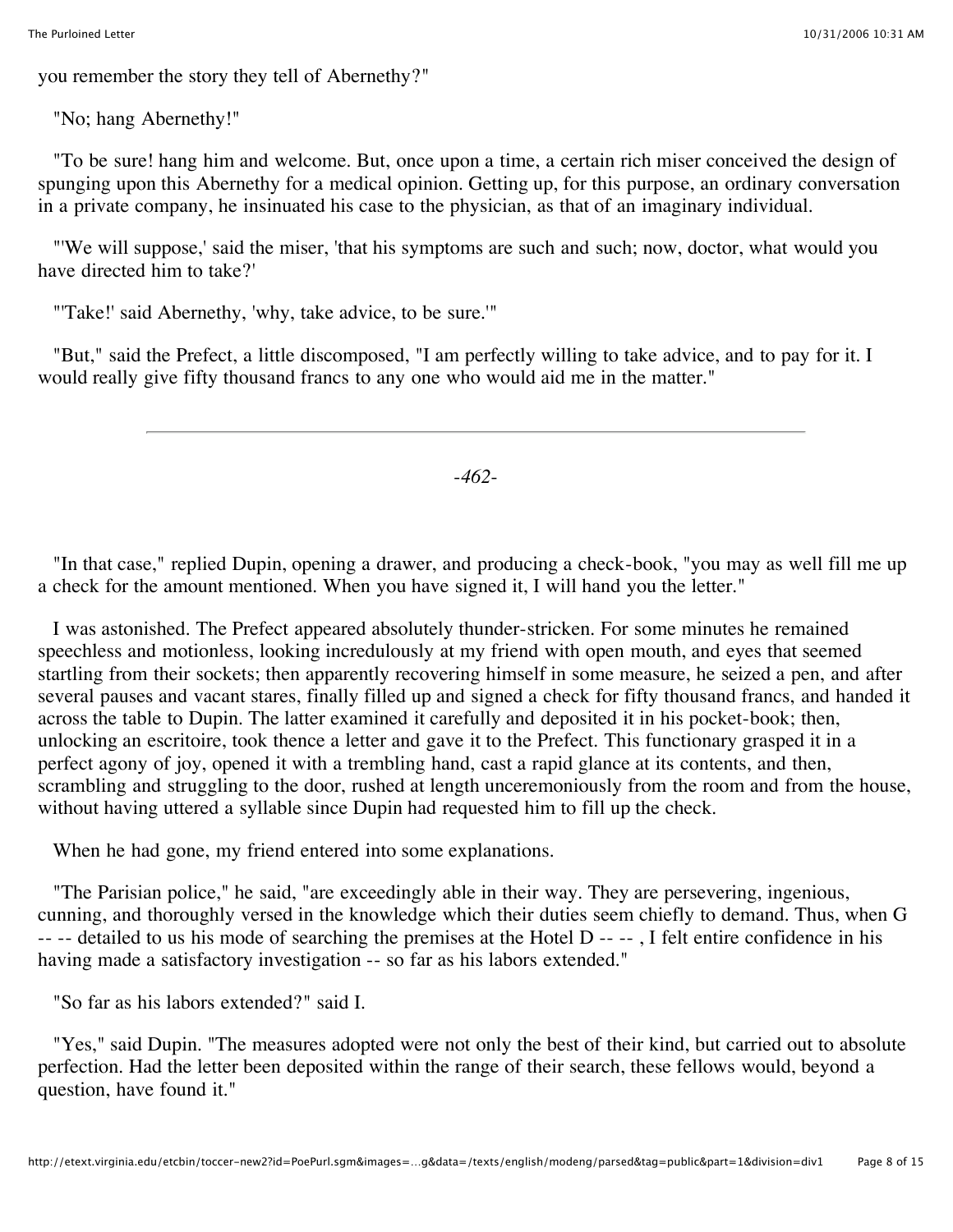I merely laughed -- but he seemed quite serious in all that he said.

 "The measures, then," he continued, "were good in their kind, and well executed; their defect lay in their being inapplicable to the case and to the man. A certain set of highly ingenious resources are, with the Prefect, a sort of Procrustean bed, to which he forcibly adapts his designs. But he perpetually errs by being too deep or too shallow for the matter in hand; and many a school-boy is a better reasoner than he. I knew one about eight years of age, whose success at guessing in the game of 'even and odd' attracted universal admiration. This game

-*463*-

is simple, and is played with marbles. One player holds in his hand a number of these toys, and demands of another whether that number is even or odd. If the guess is right, the guesser wins one; if wrong, he loses one. The boy to whom I allude won all the marbles of the school. Of course he had some principle of guessing; and this lay in mere observation and admeasurement of the astuteness of his opponents. For example, an arrant simpleton is his opponent, and, holding up his closed hand, asks, 'Are they even or odd?' Our school-boy replies, 'Odd,' and loses; but upon the second trial he wins, for he then says to himself: 'The simpleton had them even upon the first trial, and his amount of cunning is just sufficient to make him have them odd upon the second; I will therefore guess odd'; -- he guesses odd and wins. Now, with a simpleton a degree above the first, he would have reasoned thus: 'This fellow finds that in the first instance I guessed odd, and, in the second, he will propose to himself, upon the first impulse, a simple variation from even to odd, as did the first simpleton; but then a second thought will suggest that this is too simple a variation, and finally he will decide upon putting it even as before. I will therefore guess even'; -- he guesses even, and wins. Now this mode of reasoning in the school-boy, whom his fellows termed 'lucky,' -- what, in its last analysis, is it?"

"It is merely," I said, "an identification of the reasoner's intellect with that of his opponent."

 "It is," said Dupin; "and, upon inquiring of the boy by what means he effected the thorough identification in which his success consisted, I received answer as follows: 'When I wish to find out how wise, or how stupid, or how good, or how wicked is any one, or what are his thoughts at the moment, I fashion the expression of my face, as accurately as possible, in accordance with the expression of his, and then wait to see what thoughts or sentiments arise in my mind or heart, as if to match or correspond with the expression.' This response of the school-boy lies at the bottom of all the spurious profundity which has been attributed to Rochefoucault, to La Bougive, to Machiavelli, and to Campanella."

 "And the identification," I said, "of the reasoner's intellect with that of his opponent, depends, if I understand you aright, upon the accuracy with which the opponent's intellect is admeasured."

 "For its practical value it depends upon this," replied Dupin; "and the Prefect and his cohort fail so frequently, first, by default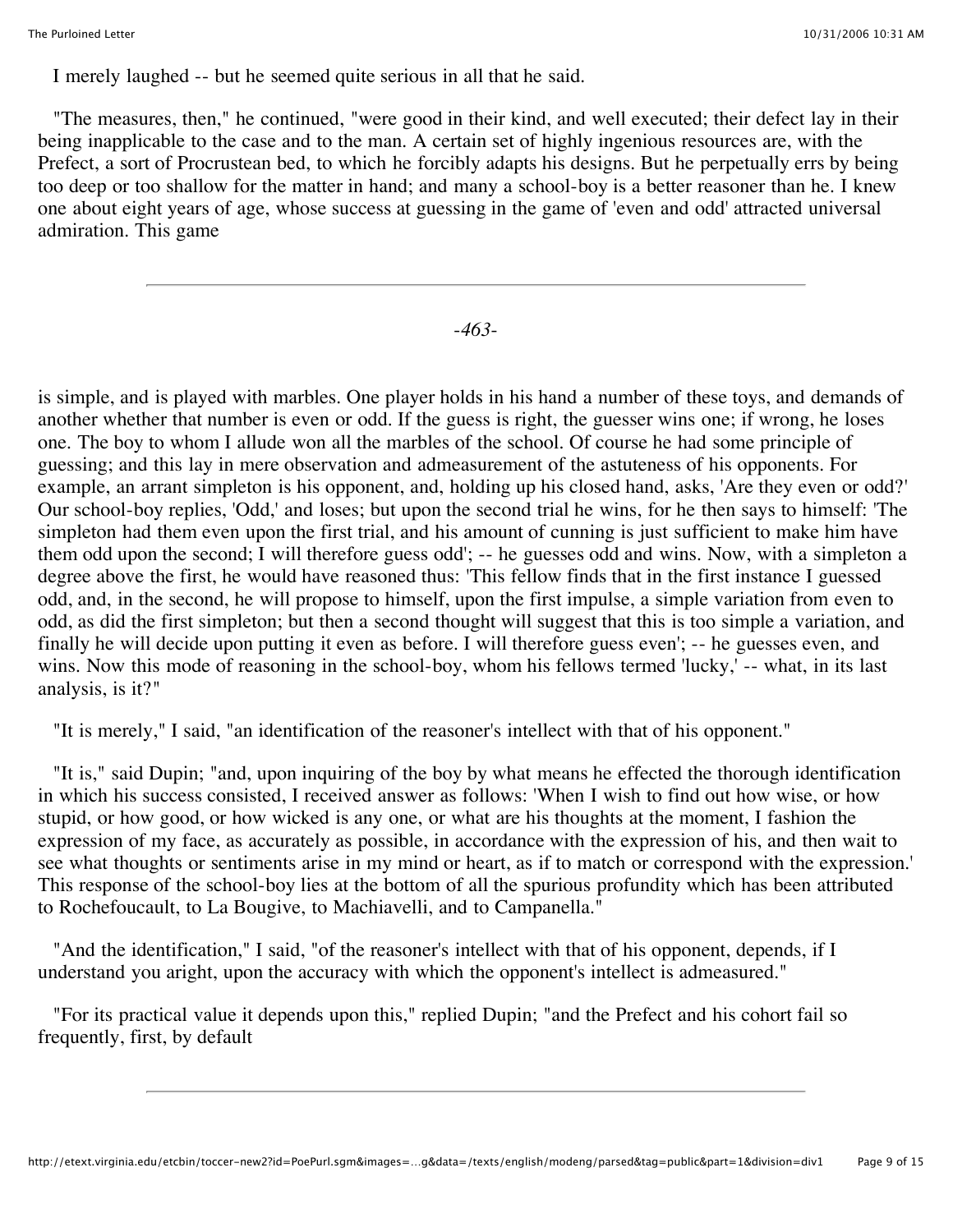## -*464*-

of this identification, and, secondly, by ill-admeasurement, or rather through non-admeasurement, of the intellect with which they are engaged. They consider only their own ideas of ingenuity; and, in searching for any thing hidden, advert only to the modes in which they would have hidden it. They are right in this much -- that their own ingenuity is a faithful representative of that of the mass; but when the cunning of the individual felon is diverse in character from their own, the felon foils them, of course. This always happens when it is above their own, and very usually when it is below. They have no variation of principle in their investigations; at best, when urged by some unusual emergency -- by some extraordinary reward -- they extend or exaggerate their old modes of practice, without touching their principles. What, for example, in this case of D -- -- , has been done to vary the principle of action? What is all this boring, and probing, and sounding, and scrutinizing with the microscope, and dividing the surface of the building into registered square inches -- what is it all but an exaggeration of the application of the one principle or set of principles of search, which are based upon the one set of notions regarding human ingenuity, to which the Prefect, in the long routine of his duty, has been accustomed? Do you not see he has taken it for granted that all men proceed to conceal a letter, not exactly in a gimlet-hole bored in a chair-leg, but, at least, in some out-ofthe-way hole or corner suggested by the same tenor of thought which would urge a man to secrete a letter in a gimlet-hole bored in a chair-leg? And do you not see also, that such recherchés nooks for concealment ar adapted only for ordinary occasions, and would be adopted by ordinary intellects; for, in all cases of concealment, a disposal of the article concealed -- a disposal in this recherché manner, -- is, in the very first instance, presumable and presumed; and thus its discovery depends, not at all upon the acumen, but altogether upon the mere care, patience, and determination of the seekers; and where the case is of importance -- or, what amounts to the same thing in the political eyes, when the reward is of magnitude, - the qualities in question have never been known to fail. You will now understand what I mean in suggesting that, had the purloined letter been hidden anywhere within the limits of the Prefect's examination -- in other words, had the principle of its concealment been comprehended within the principles of the Prefect -- its discovery would have been a matter altogether beyond question. This functionary, however, has been thoroughly mystified; and the

-*465*-

remote source of his defeat lies in the supposition that the Minister is a fool, because he has acquired renown as a poet. All fools are poets; this the Prefect feels; and he is merely guilty of a non distributio medii in thence inferring that all poets are fools."

 "But is this really the poet?" I asked. "There are two brothers, I know; and both have attained reputation in letters. The minister I believe has written learnedly on the Differential Calculus. He is a mathematician, and no poet."

 "You are mistaken; I know him well; he is both. As a poet and as a mathematician, he would reason well; as a mere mathematician, he could not have reasoned at all, and thus would have been at the mercy of the Prefect."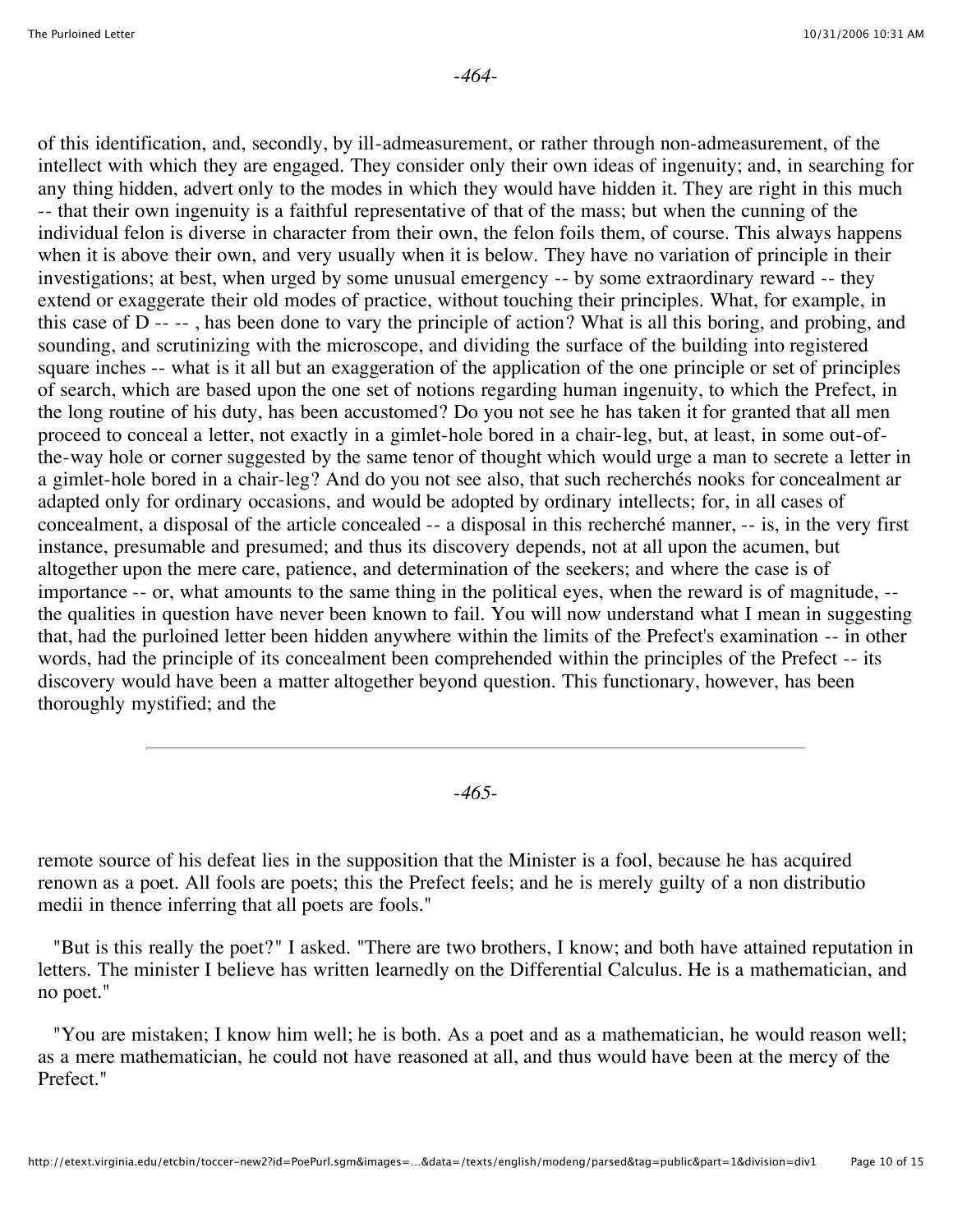"You surprise me," I said, "by these opinions, which have been contradicted by the voice of the world. You do not mean to set at naught the well-digested ideas of centuries. The mathematical reason has long been regarded as the reason par excellence."

 "'Il y a à parier,'" replied Dupin, quoting from Chamfort, "'que toute idée publique, toute convention reçue, est une sottise, cor elle a convenue au plus grand nombre.' The mathematicians, I grant you, have done their best to promulgate the popular error to which you allude, and which is none the less an error for its promulgation as truth. With an art worthy a better cause, for example, they have insinuated the term 'analysis' into application to algebra. The French are the originators of this particular deception; but if a term is of any importance -- if words derive any value from applicability -- then 'analysis' conveys 'algebra' about as much as, in Latin, 'ambitus' implies 'ambition,' 'religio' 'religion,' or 'homines honesti' a set of honorable men."

"You have a quarrel on hand, I see," said I, "with some of the algebraists of Paris; but proceed."

 "I dispute the availability, and thus the value, of that reason which is cultivated in any especial form other than the abstractly logical. I dispute, in particular, the reason educed by mathematical study. The mathematics are the science of form and quantity; mathematical reasoning is merely logic applied to observation upon form and quantity. The great error lies in supposing that even the truths of what is called pure algebra are abstract or general truths. And this error is so egregious that I am confounded at the universality with which it has been received. Mathematical axioms are not axioms of general

-*466*-

truth. What is true of relation -- of form and quantity -- is often grossly false in regard to morals, for example. In this latter science it is very usually untrue that the aggregated parts are equal to the whole. In chemistry also the axiom fails. In the consideration of motive it fails; for two motives, each of a given value, have not, necessarily, a value when united, equal to the sum of their values apart. There are numerous other mathematical truths which are only truths within the limits of relation. But the mathematician argues from his finite truths, through habit, as if they were of an absolutely general applicability -- as the world indeed imagines them to be. Bryant, in his very learned 'Mythology,' mentions an analogous source of error, when he says that 'although the pagan fables are not believed, yet we forget ourselves continually, and make inferences from them as existing realities.' With the algebraists, however, who are pagans themselves, the 'pagan fables' are believed, and the inferences are made, not so much through lapse of memory as through an unaccountable addling of the brains. In short, I never yet encountered the mere mathematician who would be trusted out of equal roots, or one who did not clandestinely hold it as a point of his faith that  $x^2$  + px was absolutely and unconditionally equal to q. Say to one of these gentlemen, by way of experiment, if you please, that you believe occasions may occur when  $x^2 + px$  is not altogether equal to q, and, having made him understand what you mean, get out of his reach as speedily as convenient, for beyond doubt, he will endeavor to knock you down.

 "I mean to say," continued Dupin, while I merely laughed at his last observations, "that if the Minister had been no more than a mathematician, the Prefect would have been under no necessity of giving me this check. I knew him, however, as both mathematician and poet, and my measures were adapted to his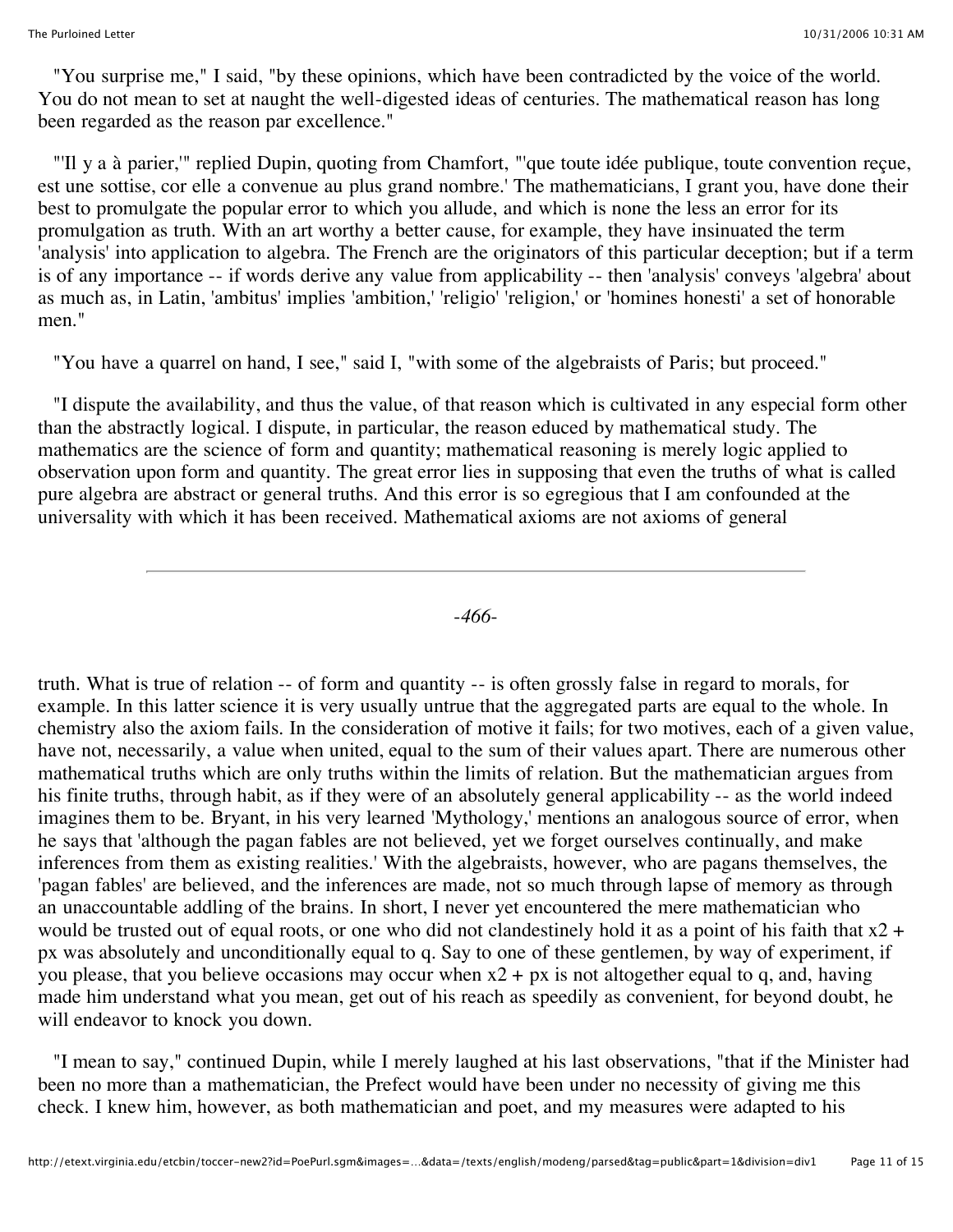capacity, with reference to the circumstances by which he was surrounded. I knew him as a courtier, too, and as a bold intriguant. Such a man, I considered, could not fail to be aware of the ordinary political modes of action. He could not fail to be anticipate -- and events have proved he did not fail to anticipate - the waylayings to which he was subjected. He must have foreseen, I reflected, the secret investigations of his premises. His frequent absences from home at night, which were hailed by the Prefect as certain aids to his success, I regarded only as ruses, to afford opportunity for thorough search to the police, and thus sooner to impress them with the conviction

-*467*-

to which G -- -- , in fact, did finally arrive -- the conviction that the letter was not upon the premises. I felt, also, that the whole train of thought, which I was at some pains in detailing to you just now, concerning the invariable principle of political action in searches for articles concealed -- I felt that this whole train of thought would necessarily pass through the mind of the minister. It would imperatively lead him to despise all the ordinary nooks of concealment. He could not, I reflected, be so weak as not to see that the most intricate and remote recess of his hotel would be as open as his commonest closets to the eyes, to the probes, to the gimlets, and to the microscopes of the Prefect. I saw, in fine, that he would be driven, as a matter of course, to simplicity, if not deliberately induced to it as a matter of choice. You will remember, perhaps, how desperately the Prefect laughed when I suggested, upon our first interview, that it was just possible this mystery troubled him so much on account of its being so very self-evident."

"Yes," said I, "I remember his merriment well. I really thought he would have fallen into convulsions."

 "The material world," continued Dupin, "abounds with very strict analogies to the immaterial; and thus some color of truth has been given to the rhetorical dogma, that metaphor, or simile, may be made to strengthen an argument as well as to embellish a description. The principle of the vis inertiae, for example, seems to be identical in physics and metaphysics. It is not more true in the former, than a large body is with more difficulty set in motion than a smaller one, and that its subsequent momentum is commensurate with this difficulty, than it is, in the latter, that intellects of the vaster capacity, while more forcible, more constant, and more eventful in their movements than those of inferior grade, are yet the less readily moved, and more embarrassed, and full of hesitation in the first few steps of their progress. Again: have you ever noticed which of the street signs, over the shop doors, are the most attractive of attention?"

"I have never given the matter a thought," I said.

 "There is a game of puzzles," he resumed, "which is played upon a map. One party playing requires another to find a given word -- the name of town, river, state, or empire -- any word, in short, upon the motley and perplexed surface of the chart. A novice in the game generally seeks to embarrass his opponents by giving them the most minutely lettered names; but the adept selects such words as stretch, in large characters,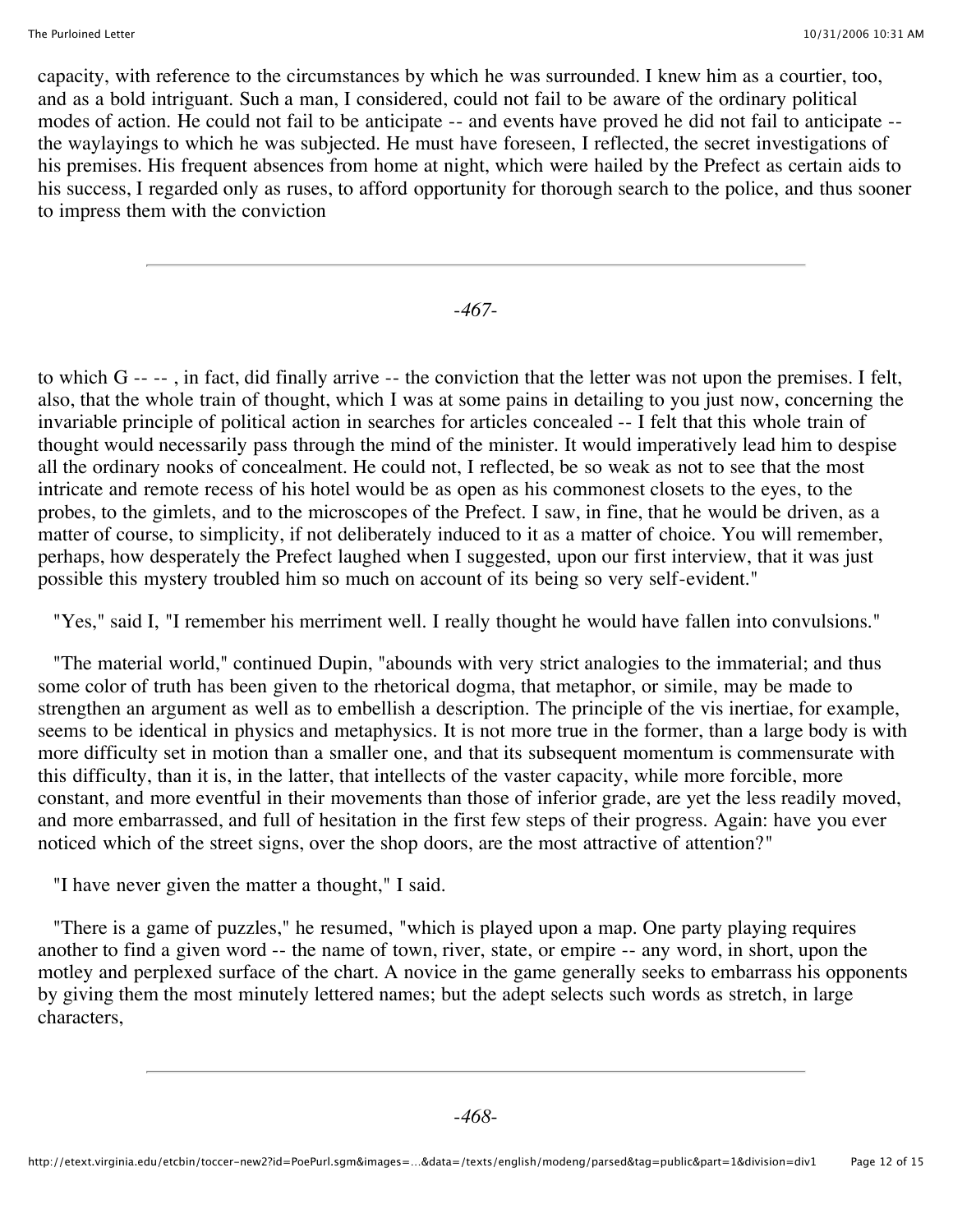from one end of the chart to the other. These, like the over-largely lettered signs and placards of the street, escape observation by dint of being excessively obvious; and here the physical oversight is precisely analogous with the moral inapprehension by which the intellect suffers to pass unnoticed those considerations which are too obtrusively and too palpably self-evident. But this is a point, it appears, somewhat above or beneath the understanding of the Prefect. He never once thought it probable, or possible, that the minister had deposited the letter immediately beneath the nose of the whole world, by way of best preventing any portion of that world from perceiving it.

 "But the more I reflected upon the daring, dashing, and discriminating ingenuity of D -- -- ; upon the fact that the document must always have been at hand, if he intended to use it to good purpose; and upon the decisive evidence, obtained by the Prefect, that it was not hidden within the limits of that dignitary's ordinary search -- the more satisfied I became that, to conceal this letter, the minister had resorted to the comprehensive and sagacious expedient of not attempting to conceal it at all.

 "Full of these ideas, I prepared myself with a pair of green spectacles, and called one fine morning, quite by accident, at the Ministerial hotel. I found D -- -- at home, yawning, lounging, and dawdling, as usual, and pretending to be in the last extremity of ennui. He is, perhaps, the most really energetic human being now alive -- but that is only when nobody sees him.

 "To be even with him, I complained of my weak eyes, and lamented the necessity of the spectacles, under cover of which I cautiously and thoroughly surveyed the whole apartment, while seemingly intent only upon the conversation of my host.

 "I paid especial attention to a large writing-table near where he sat, and upon which lay confusedly, some miscellaneous letters and other papers, with one or two musical instruments and a few books. Here, however, after a long and very deliberate scrutiny, I saw nothing to excite particular suspicion.

 "At length my eyes, in going the circuit of the room, fell upon a trumpery filigree card-rack of pasteboard, that hung dangling by a dirty blue ribbon, from a little brass knob just beneath the middle of the mantelpiece. In this rack, which had three or four compartments, were five or six visiting cards and a solitary letter. The last was much soiled and crumpled. It was torn nearly in two, across the middle -- as if a design, in

## -*469*-

the first instance, to tear it entirely up as worthless, had been altered, or stayed, in the second. It had a large black seal, bearing the D -- -- cipher very conspicuously, and was addressed, in a diminutive female hand, to D -- -- , the minister, himself. It was thrust carelessly, and even, as it seemed, contemptuously, into one of the uppermost divisions of the rack.

 "No sooner had I glanced at this letter than I concluded it to be that of which I was in search. To be sure, it was, to all appearance, radically different from the one of which the Prefect had read to us so minute a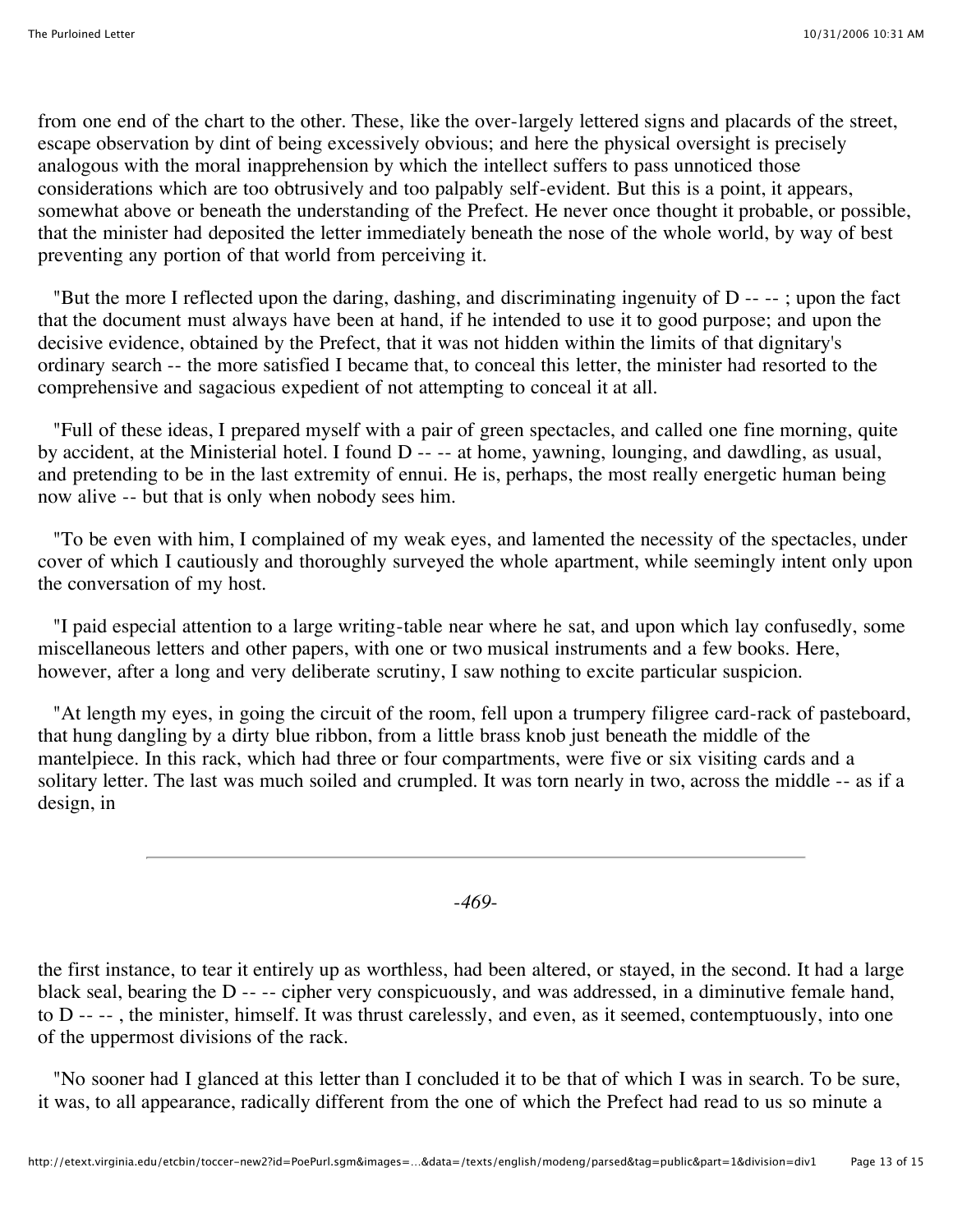description. Here the seal was large and black, with the D -- -- cipher; there it was small and read, with the ducal arms of the S -- -- family. Here, the address, to the minister, was diminutive and feminine; there the superscription, to a certain royal personage, was markedly bold and decided; the size alone formed a point of correspondence. But, then, the radicalness of these differences, which was excessive; the dirt; the soiled and torn condition of the paper, so inconsistent with the true methodical habits of D -- -- , and so suggestive of a design to delude the beholder into an idea of the worthlessness of the document; -- these things, together with the hyperobtrusive situation of this document, full in the view of every visitor, and thus exactly in accordance with the conclusions to which I had previously arrived; these things, I say, were strongly corroborative of suspicion, in one who came with the intention to suspect.

 "I protracted my visit as long as possible, and, while I maintained a most animated discussion with the minister, upon a topic which I knew well had never failed to interest and excite him, I kept my attention really riveted upon the letter. In examination, I committed to memory its external appearance and arrangement in the rack; and also fell, at length, upon a discovery which set at rest whatever trivial doubt I might have entertained. In scrutinizing the edges of the paper, I observed them to be more chafed than seemed necessary. They presented the broken appearance which is manifested when a stiff paper, having been once folded and pressed with a folder, is refolded in a reversed direction, in the same creases or edges which had formed the original fold. This discovery was sufficient. It was clear to me that the letter had been turned, as a glove, inside out, re-directed and re-sealed. I bade the minister good-morning, and took my departure at once, leaving a gold snuff-box upon the table.

"The next morning I called for the snuff-box, when we resumed,

-*470*-

quite eagerly, the conversation of the preceding day. While thus engaged, however, a large report, as if of a pistol, was heard immediately beneath the windows of the hotel, and was succeeded by a series of fearful screams, and the shoutings of a terrified mod. D -- -- rushed to a casement, threw it open, and looked out. In the meantime I stepped to the card-rack, took the letter, put it in my pocket, and replaced it by a facsimile, (so far as regards externals) which I had carefully prepared at my lodgings -- imitating the D -- - cipher, very readily, by means of a seal formed of bread.

 "The disturbance in the street had been occasioned by the frantic behavior of a man with a musket. He had fired it among a crowd of women and children. It proved, however, to have been without ball, and the fellow was suffered to go his way as a lunatic or a drunkard. When he had gone, D -- -- came from the window, whither I had followed him immediately upon securing the object in view. Soon afterward I bade him farewell. The pretended lunatic was a man in my own pay."

 "But what purpose had you," I asked, "in replacing the letter by a fac-simile? Would it not have been better, at the first visit, to have seized it openly, and departed?"

 "D -- -- ," replied Dupin, "is a desperate man, and a man of nerve. His hotel, too, is not without attendants devoted to his interests. Had I made the wild attempt you suggest, I might never have left the Ministerial presence alive. The good people of Paris might have heard of me no more. But I had an object apart from